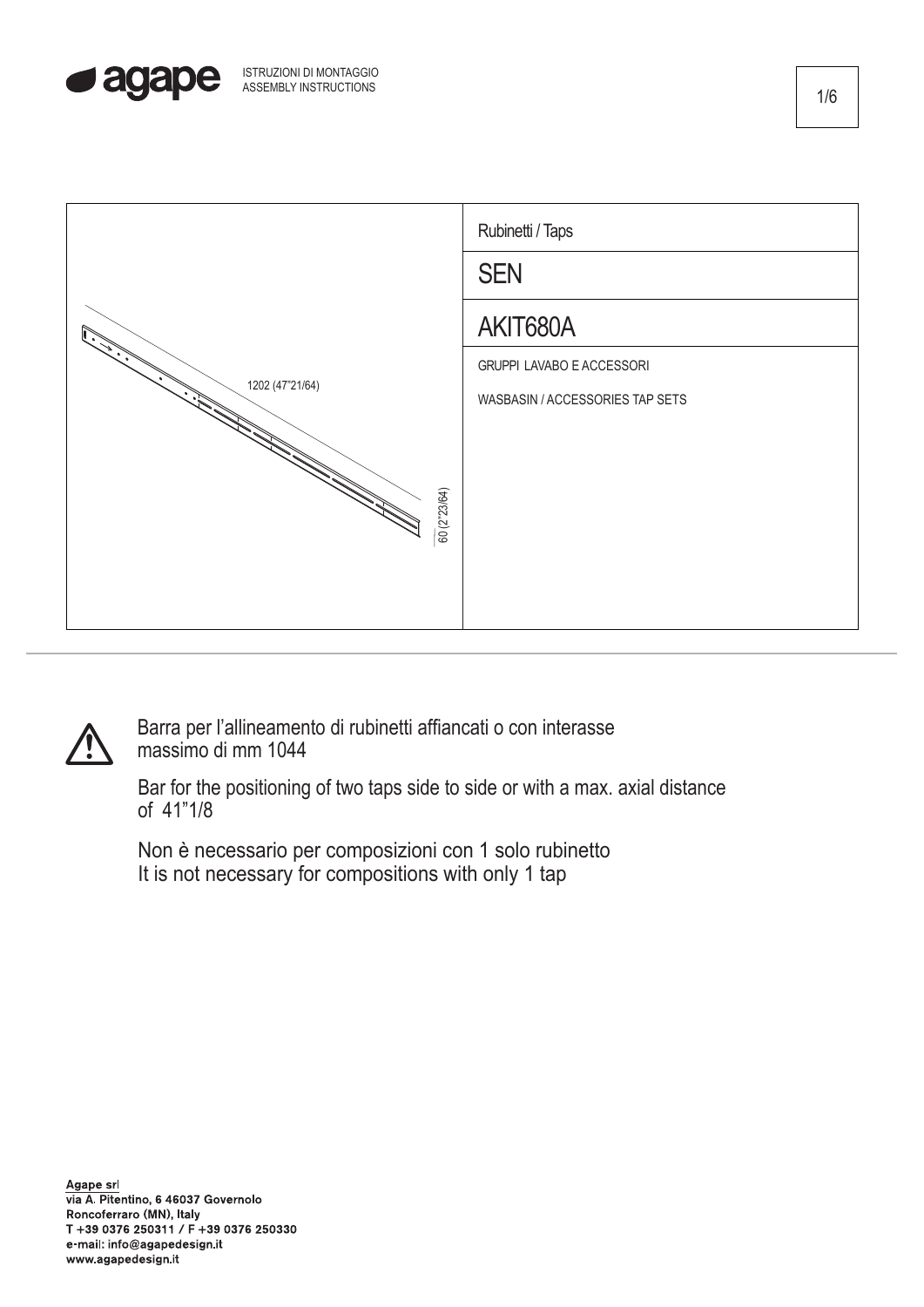

ISTRUZIONI DI MONTAGGIO ASSEMBLY INSTRUCTIONS

| <b>SEN-AKIT680A</b> |                 |  |
|---------------------|-----------------|--|
| COD.                | VERS.           |  |
| 011230              | 20180208/3 - SV |  |
|                     |                 |  |



Es. Composizione con 1 mensola - 2 rubinetti Ex. Compsition with 1 shelf - 2 taps.









Es. Composizione con 2 rubinetti accostati Ex. Composition with 2 adjacent taps





Es. Composizione con 3 rubinetti - 2 mensole Ex. Composition with 3 taps - 2 self

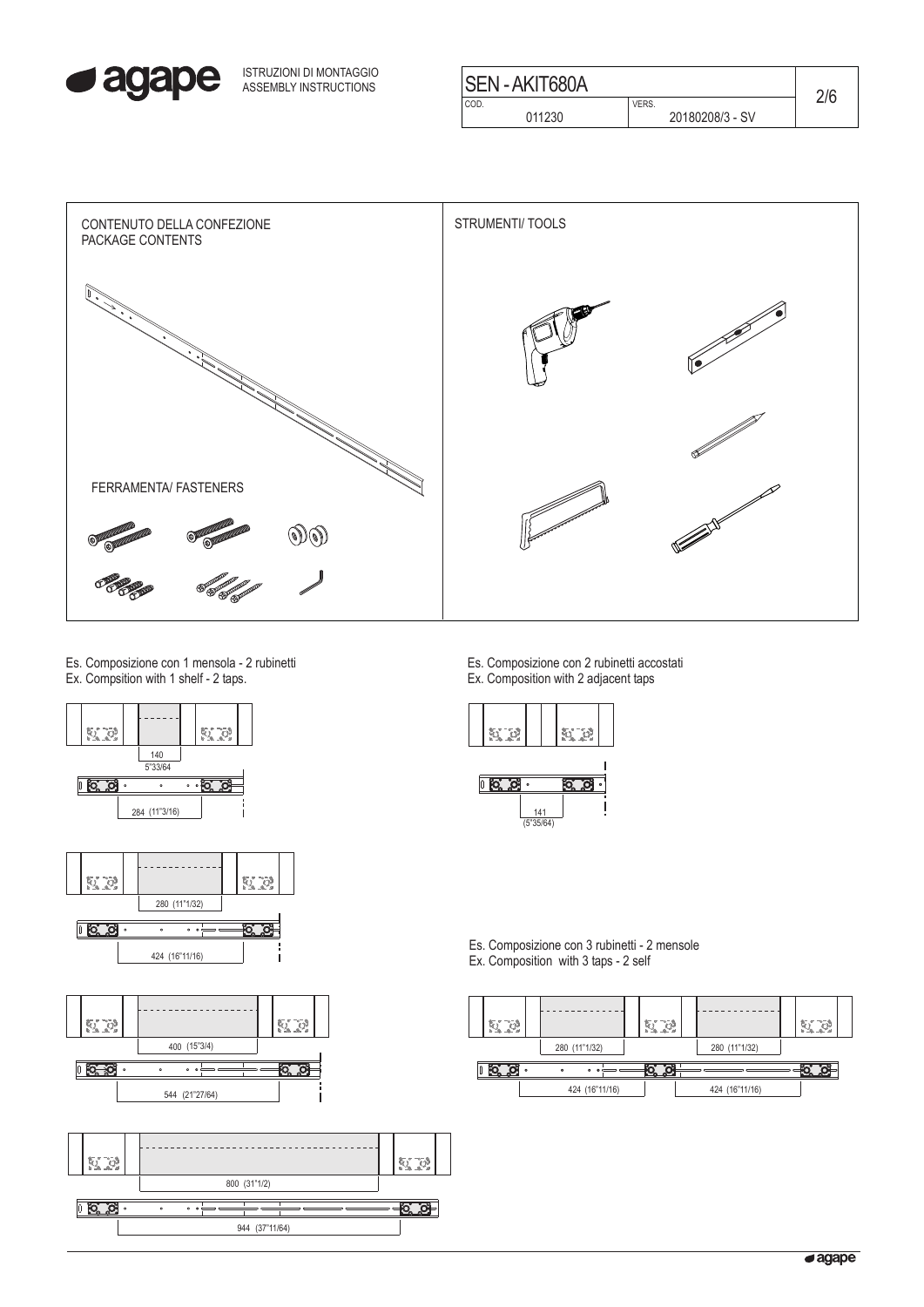

ASSEMBLY INSTRUCTIONS SEN - AKIT680A 3/6 ISTRUZIONI DI MONTAGGIO

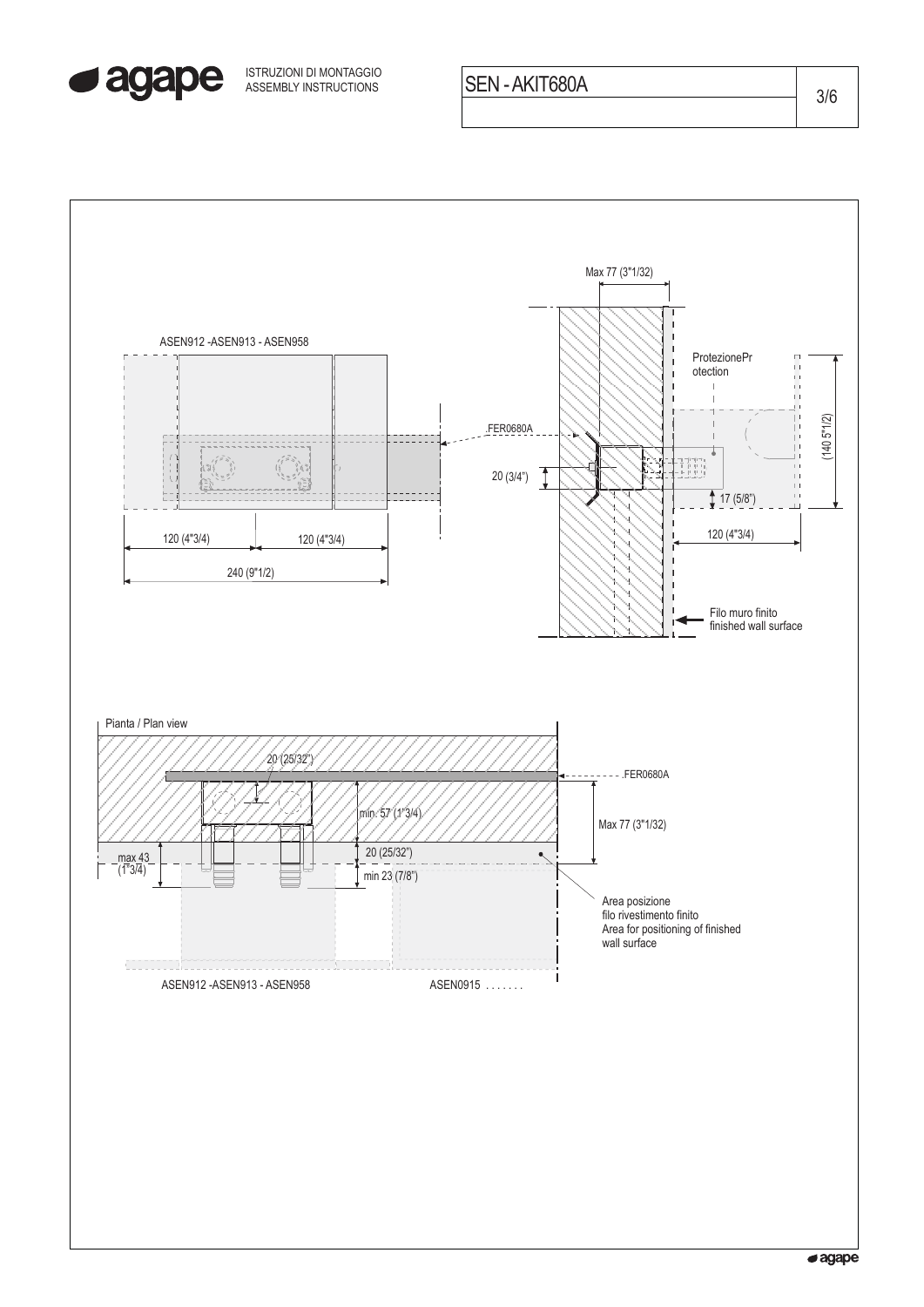

ISTRUZIONI DI MONTAGGIO<br>ASSEMBLY INSTRUCTIONS **SEN - AKIT680A** 4/6

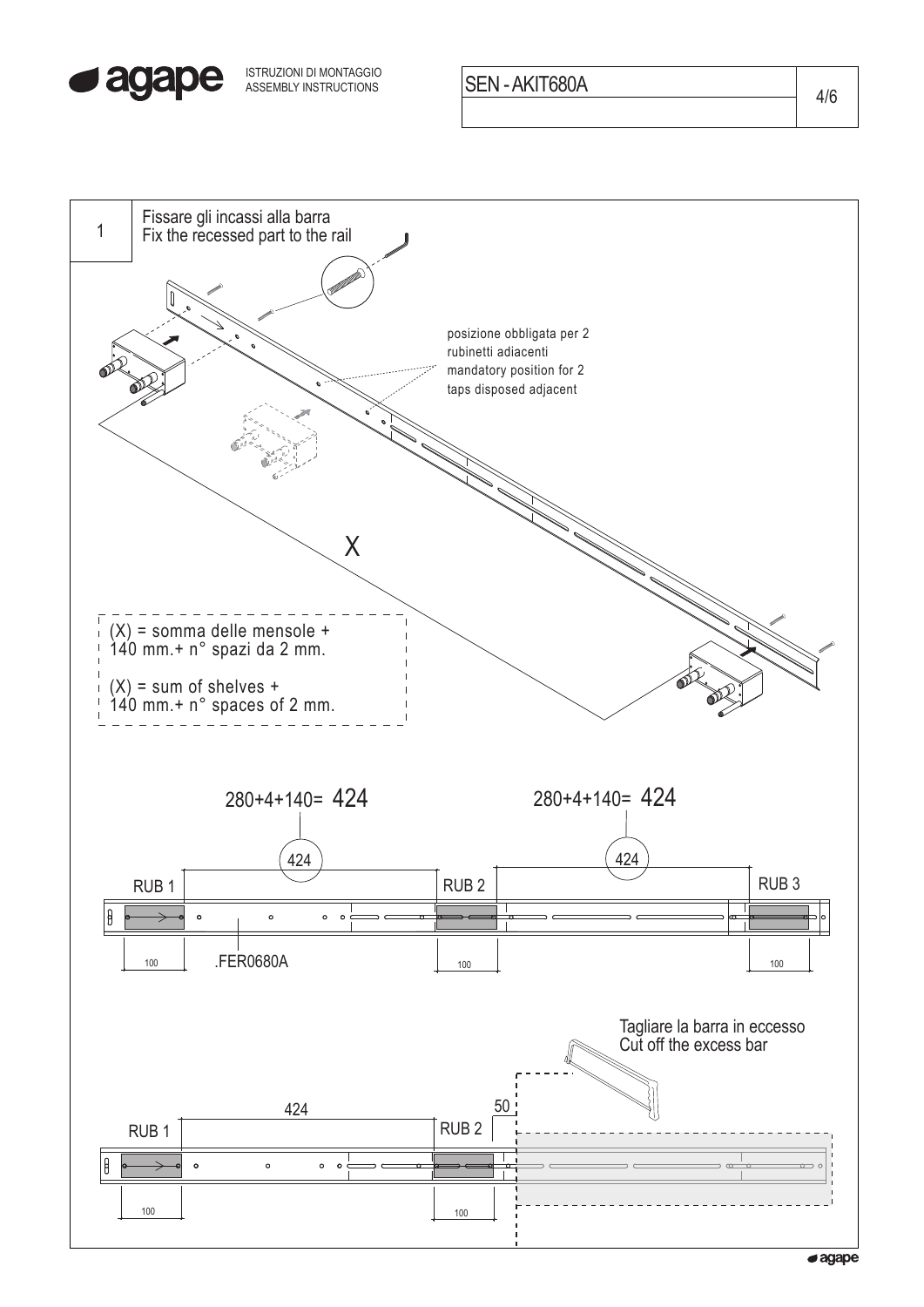

SEN - AKIT680A

 $5/6$